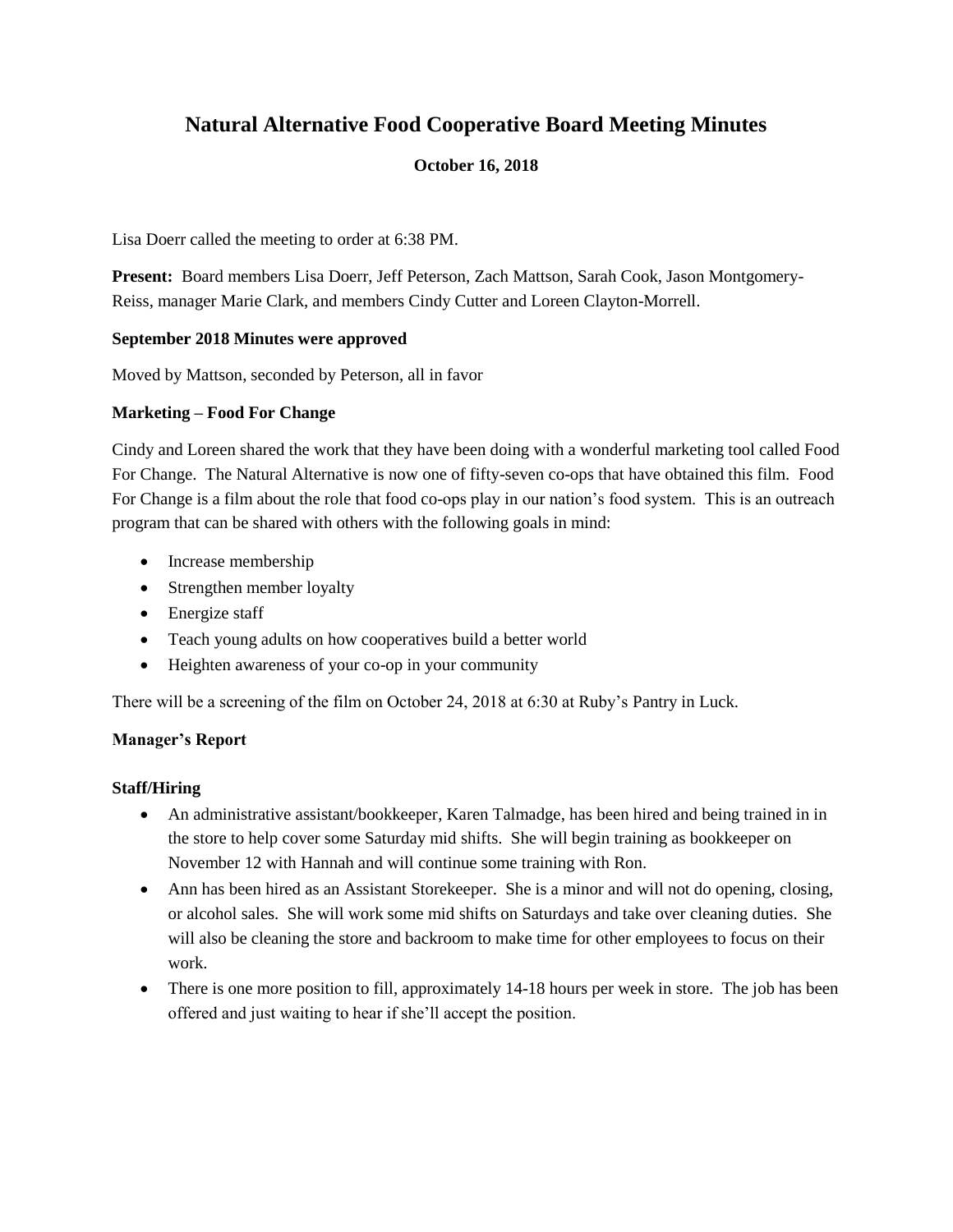#### **Reverse Osmosis System**

- Phase 1: The R.O. system is up and running. Customers can now refill highly purified city water into their own containers. Installation was at no cost to us; however, it is not expected that the RO system will bring in money and may even raise the water bill a little.
- Phase 2: Marie is working with Benedict's to get the misting system working and to update the shelving in the produce cooler so there is a fully functioning produce case. If successful, this should save on plastic use and labor by not having to wrap all the produce.

# **Construction**

• The sidewalks are being poured at some point this week. The co-op does not seem to be suffering much despite the inconvenience of construction.

# **CBD**

• There was some discussion as to whether or not we continue to sell CBD. Advertising the product had been stopped because of the legality concern. We will follow up with local law enforcement to get their take on it.

#### **Financial Report**

#### **1.) Early Loan Repayment**

A motion was made by Mattson and seconded by Peterson to authorize:

Early payment of a member loan of \$3,000 due to hardship of the Lender and the financial ability of the Co-op to make payment at this time.

Resolution was passed with all board members present voting affirmative.

#### **2.) Bank Account Signers**

A motion was made by Peterson and seconded by Cook to authorize:

Removal Ronald Erickson from all the bank accounts held with Frandsen Bank & Trust.

Resolution was passed with all board members present voting affirmative.

#### **3.) Bank Account Signers**

A motion was made by Peterson and seconded by Mattson to authorize:

Addition of Lisa Doerr as a check signer on Frandsen Bank Account #XX533 and allow full on-line viewing of said checking account and Savings Account #XX0034.

Resolution was passed with all board members present voting affirmative.